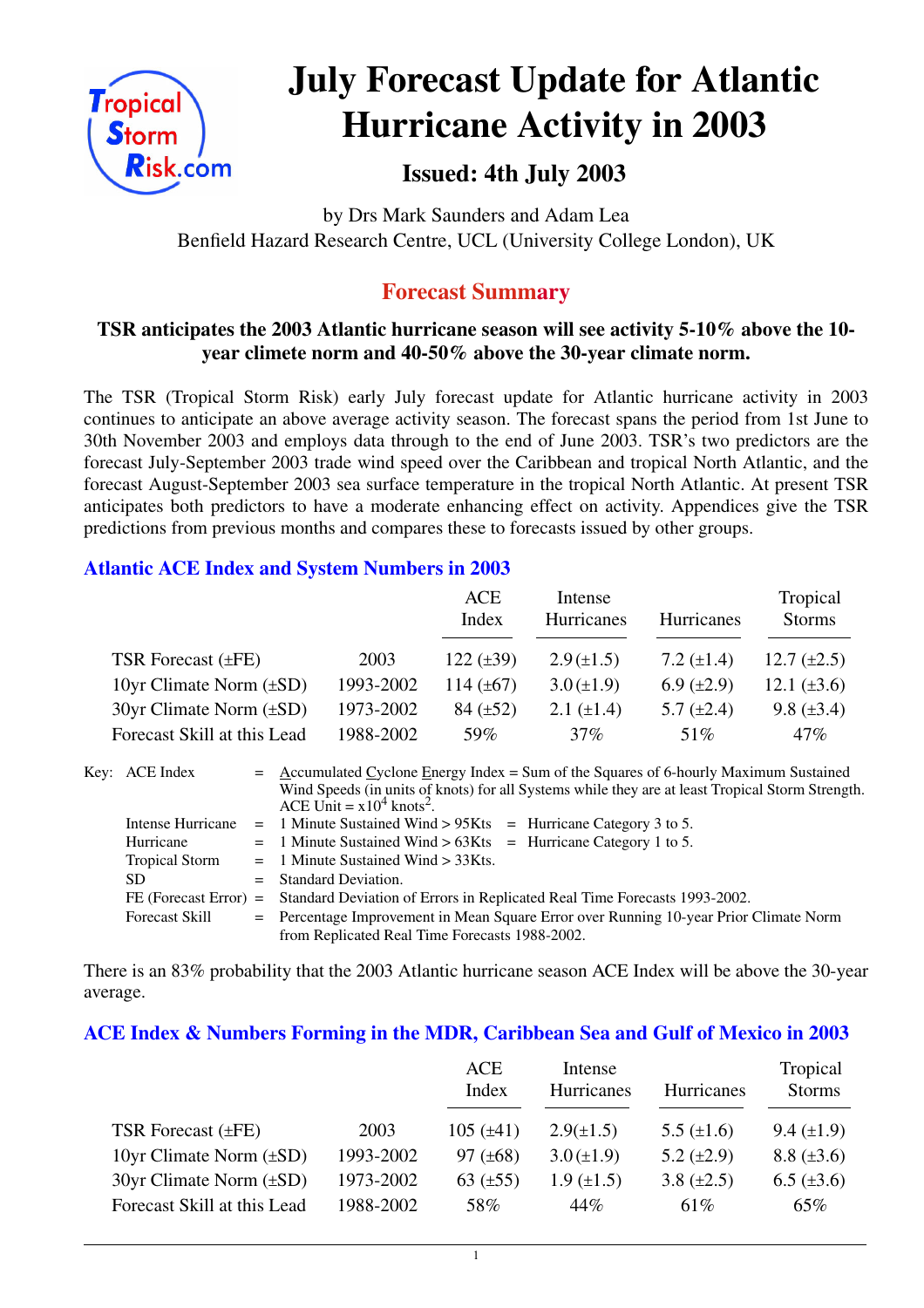The Atlantic hurricane Main Development Region (MDR) is the region  $10^{\circ}N - 20^{\circ}N$ ,  $20^{\circ}W - 60^{\circ}W$ between the Cape Verde Islands and the Caribbean. A storm is defined as having formed within this region if it reached at least tropical depression status while in the area.

There is an 85% probability that the MDR, Caribbean Sea and Gulf of Mexico ACE Index will exceed the 30-year average in 2003.

#### **USA Landfalling ACE Index and Numbers in 2003**

|           | ACE               |                   | Tropical          |
|-----------|-------------------|-------------------|-------------------|
|           | Index             | Hurricanes        | <b>Storms</b>     |
|           |                   |                   |                   |
|           |                   |                   | $3.7 (\pm 1.9)$   |
| 1993-2002 | $2.3 \ (\pm 1.6)$ | $1.2 \ (\pm 1.2)$ | 3.8 $(\pm 2.1)$   |
| 1973-2002 | $1.8 (\pm 1.7)$   | $1.2 \ (\pm 1.3)$ | $2.8 (\pm 2.0)$   |
| 1988-2002 | 33%               | 32%               | 21%               |
|           | 2003              | $2.9 \ (\pm 1.2)$ | $1.7 \ (\pm 0.9)$ |

| Key: ACE Index                           | $=$ Accumulated Cyclone Energy Index $=$ Sum of the Squares of hourly Maximum<br>Sustained Wind Speeds (in units of knots) for all Systems while they are at least<br>Tropical Storm Strength and over the USA Mainland (reduced by a factor of 6).<br>ACE Unit = $x10^4$ knots <sup>2</sup> . |
|------------------------------------------|------------------------------------------------------------------------------------------------------------------------------------------------------------------------------------------------------------------------------------------------------------------------------------------------|
| Landfall Strike Category<br>USA Mainland | $=$ Maximum 1 Minute Sustained Wind of Storm Coming Within 30km of Land.<br>$=$ Brownsville (Texas) to Maine.                                                                                                                                                                                  |

USA landfalling intense hurricanes are not forecast since we have no skill at any lead.

#### **Caribbean Lesser Antilles Landfalling Numbers in 2003**

|                                          |           | Intense           | Tropical          |                   |
|------------------------------------------|-----------|-------------------|-------------------|-------------------|
|                                          |           | Hurricanes        | <b>Hurricanes</b> | <b>Storms</b>     |
| TSR Forecast $(\pm FE)$                  | 2003      | $0.4~(\pm 0.4)$   | $0.7 (\pm 0.6)$   | $1.7 \ (\pm 0.8)$ |
| 10yr Climate Norm $(\pm SD)$             | 1993-2002 | $0.3 \ (\pm 0.5)$ | $0.7 (\pm 0.8)$   | $1.5 \ (\pm 1.0)$ |
| $30yr$ Climate Norm $(\pm SD)$ 1973-2002 |           | $0.2 (\pm 0.4)$   | $0.4 \ (\pm 0.6)$ | $1.1 (\pm 1.0)$   |
| Forecast Skill at this Lead 1988-2002    |           | 33%               | 38%               | 41%               |

Key: Landfall Strike Category = Maximum 1 Minute Sustained Wind of Storm Coming Within 30km of Land. Lesser Antilles = Island Arc from Anguilla to Trinidad Inclusive.

#### **Key Predictors for 2003**

The key factors behind the TSR forecast for an above-average hurricane season in 2003 are the anticipated moderate enhancing effect of July-September forecast 925mb U(east/west)-winds over the Caribbean Sea and tropical North Atlantic region  $(7.5^{\circ}N - 17.5^{\circ}N, 30^{\circ}W - 100^{\circ}W)$ , and of August-September forecast sea surface temperature for the Atlantic MDR  $(10^{\circ}N - 20^{\circ}N, 20^{\circ}W - 60^{\circ}W)$ . The current forecast anomalies (1973-2002 climatology) for these predictors are  $0.51\pm0.46$  ms<sup>-1</sup> (up from 0.44 $\pm$ 0.46 ms<sup>-1</sup> last month) and 0.15 $\pm$ 0.14<sup>o</sup>C (up from 0.05 $\pm$ 0.17<sup>o</sup>C last month) respectively. The corresponding forecast skills for these predictors at this lead are 69% and 77%.

#### **Further Information**

Further information on the TSR forecast methodology, the TSR simulated real-time forecast skill as a function of lead time, and on TSR in general, may be obtained either from the TSR web site (tropicalstormrisk.com) or from the 'Extended Range Forecast for Atlantic Hurricane Activity in 2002' document issued on the 23rd November 2001. The TSR next monthly forecast update for the 2003 Atlantic hurricane season will be issued on the 5th August 2003.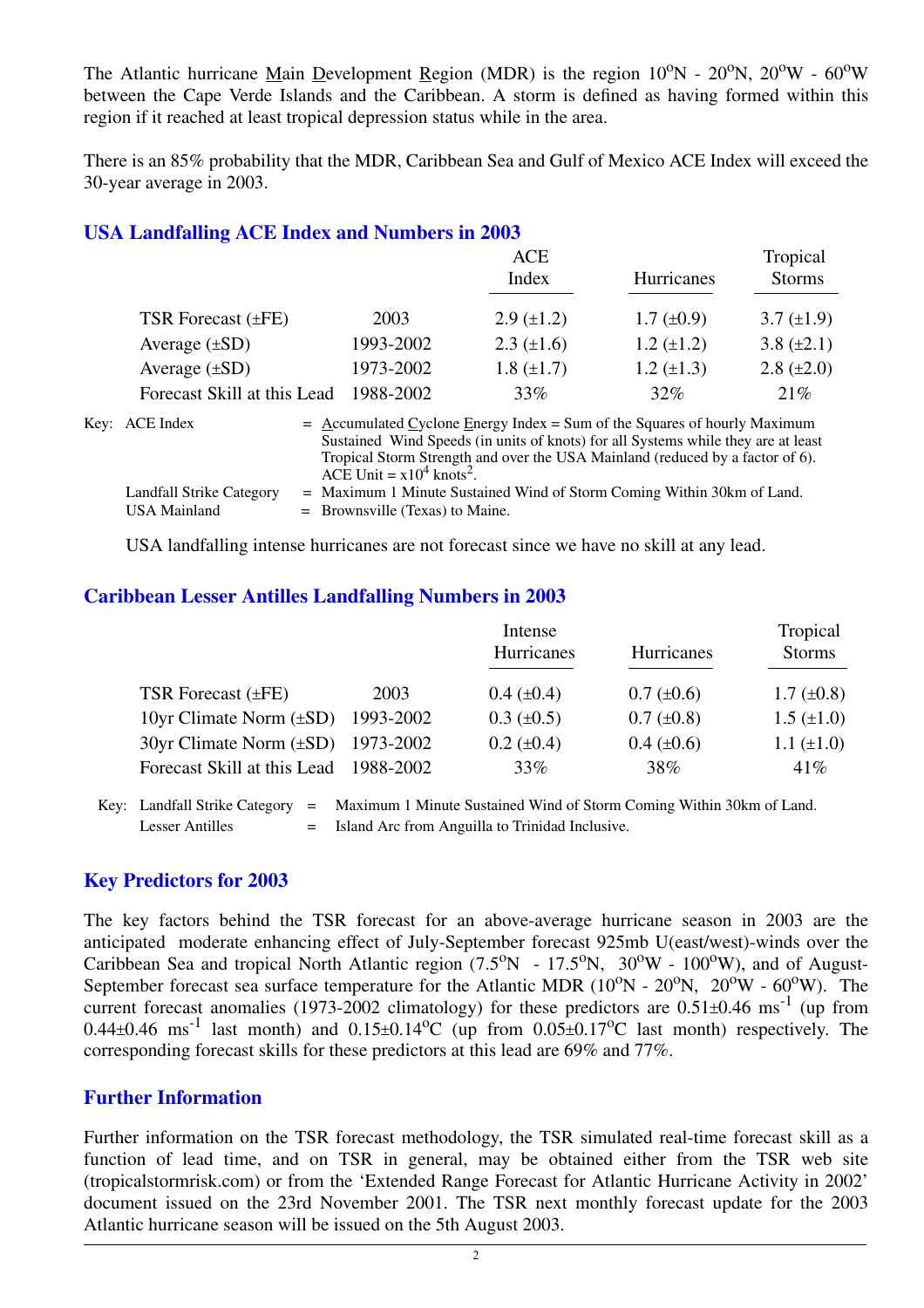# **Appendix - Predictions from Previous Months**

| <b>Atlantic ACE Index and System Numbers 2003</b> |             |                     |                                    |                   |                       |  |
|---------------------------------------------------|-------------|---------------------|------------------------------------|-------------------|-----------------------|--|
|                                                   |             | <b>ACE</b><br>Index | Named<br>Tropical<br><b>Storms</b> | <b>Hurricanes</b> | Intense<br>Hurricanes |  |
| Average Number $(\pm SD)$ (1993-2002)             |             | 114 $(\pm 67)$      | 12.1 $(\pm 3.6)$                   | 6.9 $(\pm 2.9)$   | $3.0 (\pm 1.9)$       |  |
| Average Number $(\pm SD)$ (1973-2002)             |             | $84 (\pm 52)$       | $9.8 (\pm 3.4)$                    | 5.7 $(\pm 2.4)$   | $2.1 (\pm 1.4)$       |  |
|                                                   | 4 Jul 2003  | 122 $(\pm 39)$      | $12.7 (\pm 2.5)$                   | 7.2 $(\pm 1.4)$   | $2.9 \ (\pm 1.5)$     |  |
|                                                   | 10 Jun 2003 | 115 $(\pm 35)$      | $12.2 (\pm 2.2)$                   | 6.8 $(\pm 1.6)$   | $2.8 \ (\pm 1.4)$     |  |
| <b>TSR Forecasts (±FE)</b>                        | 6 May 2003  | 118 $(\pm 45)$      | $12.4 \ (\pm 2.7)$                 | $7.0 (\pm 2.0)$   | $2.8 \ (\pm 1.5)$     |  |
|                                                   | 11 Apr 2003 | $97 (\pm 58)$       | 11.1 $(\pm 2.9)$                   | 6.1 $(\pm 2.4)$   | $2.4 \ (\pm 1.8)$     |  |
|                                                   | 5 Mar 2003  | 123 $(\pm 62)$      | $12.7 \ (\pm 3.5)$                 | 7.1 $(\pm 2.7)$   | $2.9 \ (\pm 1.9)$     |  |
|                                                   | 5 Feb 2003  | 133 $(\pm 63)$      | 13.3 $(\pm 3.3)$                   | 7.6 $(\pm 2.7)$   | 3.1 $(\pm 1.8)$       |  |
|                                                   | 7 Jan 2003  | $116 (\pm 65)$      | $12.3 \ (\pm 3.4)$                 | 6.9 $(\pm 2.8)$   | $2.7 (\pm 1.8)$       |  |
|                                                   | 16 Dec 2002 |                     | $12.4 (\pm 3.5)$                   | $7.0 (\pm 2.8)$   | $2.8 \ (\pm 1.8)$     |  |
|                                                   | 30 May 2003 |                     | 14                                 | 8                 | 3                     |  |
| <b>Gray Forecasts</b>                             | 4 Apr 2003  |                     | 12                                 | 8                 | 3                     |  |
|                                                   | 6 Dec 2002  |                     | 12                                 | 8                 | 3                     |  |
| <b>NOAA</b> Forecast                              | 19 May 2003 | 110-180             | $11 - 15$                          | $6 - 8$           | $2 - 4$               |  |
| Meteorological Insti-<br>tute, Cuba Forecast      | 2 May 2003  |                     | 10                                 | 6                 |                       |  |

# **1. Atlantic ACE Index and System Numbers**

## **2. MDR, Caribbean Sea and Gulf of Mexico ACE Index and Numbers**

| <b>MDR, Caribbean Sea and Gulf of Mexico ACE Index and Numbers 2003</b> |             |                     |                                    |                   |                              |  |  |
|-------------------------------------------------------------------------|-------------|---------------------|------------------------------------|-------------------|------------------------------|--|--|
|                                                                         |             | <b>ACE</b><br>Index | Named<br>Tropical<br><b>Storms</b> | <b>Hurricanes</b> | Intense<br><b>Hurricanes</b> |  |  |
| Average Number $(\pm SD)$ (1993-2002)                                   |             | $97 (\pm 68)$       | $8.8 (\pm 3.6)$                    | 5.2 $(\pm 2.9)$   | $3.0 (\pm 1.9)$              |  |  |
| Average Number $(\pm SD)$ (1973-2002)                                   |             | 63 $(\pm 55)$       | $6.5 (\pm 3.6)$                    | 3.8 $(\pm 2.5)$   | $1.9 \ (\pm 1.5)$            |  |  |
|                                                                         | 4 Jul 2003  | $105 (\pm 41)$      | $9.4 \ (\pm 1.9)$                  | 5.5 $(\pm 1.6)$   | $2.9 \ (\pm 1.5)$            |  |  |
|                                                                         | 10 Jun 2003 | $98 (\pm 35)$       | $8.9 \ (\pm 1.9)$                  | 5.1 $(\pm 1.4)$   | $2.8 \ (\pm 1.4)$            |  |  |
|                                                                         | 5 May 2003  | $100 (\pm 45)$      | $9.1 (\pm 2.4)$                    | 5.3 $(\pm 1.8)$   | $2.8 (\pm 1.5)$              |  |  |
| <b>TSR Forecasts (±FE)</b>                                              | 11 Apr 2003 | 79 (±58)            | 7.8 $(\pm 3.0)$                    | 4.4 $(\pm 2.4)$   | $2.4 (\pm 1.8)$              |  |  |
|                                                                         | 5 Mar 2003  | $106 (\pm 63)$      | $9.4 \ (\pm 3.4)$                  | 5.4 $(\pm 2.6)$   | $2.9 \ (\pm 1.9)$            |  |  |
|                                                                         | 5 Feb 2003  | $116 (\pm 64)$      | $10.0 (\pm 3.4)$                   | 5.9 $(\pm 2.7)$   | 3.1 $(\pm 1.8)$              |  |  |
|                                                                         | 7 Jan 2003  | $99 (\pm 66)$       | $9.0 \ (\pm 3.5)$                  | $5.2 (\pm 2.7)$   | $2.7 (\pm 1.8)$              |  |  |
|                                                                         | 16 Dec 2002 |                     | $9.2 (\pm 3.5)$                    | 5.3 $(\pm 2.7)$   | $3.0 (\pm 1.7)$              |  |  |